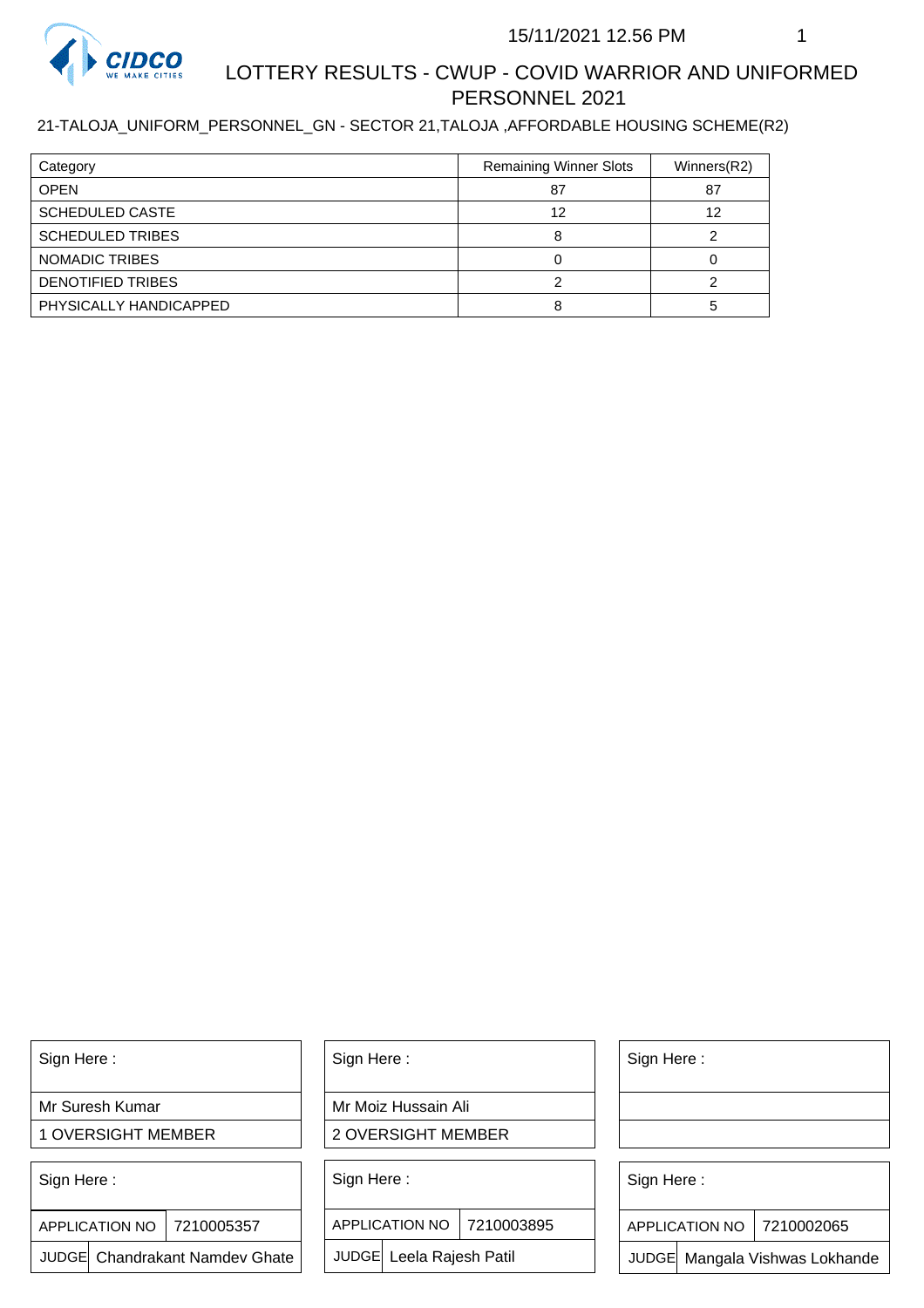

 LOTTERY RESULTS - CWUP - COVID WARRIOR AND UNIFORMED PERSONNEL 2021

## Scheme: 21-TALOJA\_UNIFORM\_PERSONNEL\_GN - SECTOR 21,TALOJA ,AFFORDABLE HOUSING SCHEME

Category - OPEN - OPEN

| Priority No     | Application<br>Number | <b>Applicant Name</b>                  | Flat*<br>Bd, Wg, Fl, Ft (Rnd)               | <b>Priority No</b> | Application<br>Number | <b>Applicant Name</b>                                               | Flat*<br>Bd, Wg, Fl, Ft (Rnd) |
|-----------------|-----------------------|----------------------------------------|---------------------------------------------|--------------------|-----------------------|---------------------------------------------------------------------|-------------------------------|
| 1               | 7210005782            | Ms Harsimran Kaur Gujral               | $\textsf{\small\textsf{L08}},$ -, 11, 5(R2) | 21                 | 7210002509            | Mr Narendra Ratna<br>Charaniya                                      | $L12, -, 9, 4(R2)$            |
| $\overline{2}$  | 7210009673            | Ms Prajakta Ravindra<br>Nikam          | $L10, -, 2, 6(R2)$                          | 22                 | 7210004238            | Mr Vinodkumar Hariprasad<br>Jaiswal                                 | $L10, -, 9, 1(R2)$            |
| $\,$ 3 $\,$     | 7210008072            | Mr Manik Jagu Lokhande                 | $L07, -, 4, 4(R2)$                          | 23                 | 7210003590            | Mr Pravin<br>Akaram<br>Khabade                                      | L07, -, 13, 3(R2)             |
| 4               | 7210002370            | Mrs Sunita Sunil Pawar                 | $L11, -5, 4(R2)$                            | 24                 | 7210000914            | Mr Nikhil Motiram Patil                                             | $L08, -3, 1(R2)$              |
| $5\phantom{.0}$ | 7210003174            | Mr Nitin Shrirang Salunkhe             | $L07, -3, 5(R2)$                            | 25                 | 7210007938            | Mr Siddhesh Nitin Chitnis                                           | L11, -, 12, 1(R2)             |
| 6               | 7210000163            | Mr Mayur Tanaji Khopade                | $L07, -1, 1(R2)$                            | 26                 | 7210002943            | Mr Vikas Vishwanath<br><b>Bansode</b>                               | $L$ 10, -, 11, 4(R2)          |
| $\overline{7}$  | 7210003831            | Mr Nishant Vilas Pawar                 | $L11, -, 11, 1(R2)$                         | 27                 | 7210002311            | Mr Dharmaraj Namdeo $\vert$ L06, -, 11, 6(R2)<br>Bangar             |                               |
| 8               | 7210008648            | Mr Rajesh Ratnakar<br>Vijapurkar       | L09, $-$ , 1, 6(R2)                         | 28                 | 7210002167            | Mr Sudhir Devaji Lokhande L09, -, 11, 4(R2)                         |                               |
| 9               | 7210007727            | Ms Pratiksha Mohan Tele                | $L12, -11, 6(R2)$                           | 29                 | 7210006182            | Mr Prakash Shankar  <sub>L06, -,</sub> 13,4(R2)<br>Yadav            |                               |
| 10              | 7210005835            | Mr Vishnu Bapu Babar                   | L07, -, 6, 5(R2)                            | 30                 | 7210004250            | Mr Pandharinath Sopan<br>Malshikare                                 | $L10, -, 9, 2(R2)$            |
| 11              | 7210004224            | Mr Nitin Shrirang Padale               | $L08, -7, 6(R2)$                            | 31                 | 7210004695            | Mr Yogesh Ramchandra<br>Nikam                                       | $L09, -, 8, 3(R2)$            |
| 12              | 7210006234            | Mr Shrirang Govind Sutar               | L07, -, 10, 2(R2)                           | 32                 | 7210003858            | Mr Sharad Keru Sapkal                                               | L07, $-$ , 8, 5(R2)           |
| 13              | 7210006618            | Ms Sanjeevani Vikas More               | $L10, -1, 2(R2)$                            | 33                 | 7210006703            | Mrs Anita Bhausaheb $\vert$ $_{\text{L08, -, 13, 5(R2)}}$<br>Gunjal |                               |
| 14              | 7210002048            | Mrs Asmita Sainath Doke                | $L08, -, 6, 4(R2)$                          | 34                 | 7210008165            | Mrs Mansi Dilip Sadikale                                            | $LO9, -, 14, 5(R2)$           |
| 15              | 7210002161            | Mr Amol Ankush Yamagar                 | $L10, -, 8, 4(R2)$                          | 35                 | 7210005669            | Mr Nana Vitthal Dagade                                              | $L09, -, 6, 1(R2)$            |
| 16              | 7210003625            | Mr Shivram Aba Bagkar                  | $L07, -, 10, 1(R2)$                         | 36                 | 7210008634            | Mr Vivekanand Narayan<br>Gogle                                      | L09, -, 5, $6(R2)$            |
| 17              | 7210001751            | Mr Shivaji Raghunath<br>Pawar          | $L10, -, 0, 2(R2)$                          | 37                 | 7210008893            | Mrs Chitra Ramesh Wagh                                              | L12, $-$ , 0, 4(R2)           |
| 18              | 7210002855            | Мr<br>Sanjivkumar<br>Dadasaheb Galande | L09, $-$ , 3, 4(R2)                         | 38                 | 7210008330            | Mr Vaibhav Bharat Mane                                              | L09, -, 11, 2(R2)             |
| 19              | 7210003160            | Mr Tarasingh Hirasingh<br><b>Bisht</b> | $L08, -11, 2(R2)$                           | 39                 | 7210000100            | Ms Neeta Maruti Shinde                                              | L11, -, 13, 1(R2)             |
| 20              | 7210007871            | Mr Dnyaneshwar Sitaram<br>Gaikwad      | $L10, -, 2, 1(R2)$                          | 40                 | 7210001964            | <br> Mrs Suvarna Deepak  <sub> </sub> 08,-,14,5(R2)<br>Jadhav       |                               |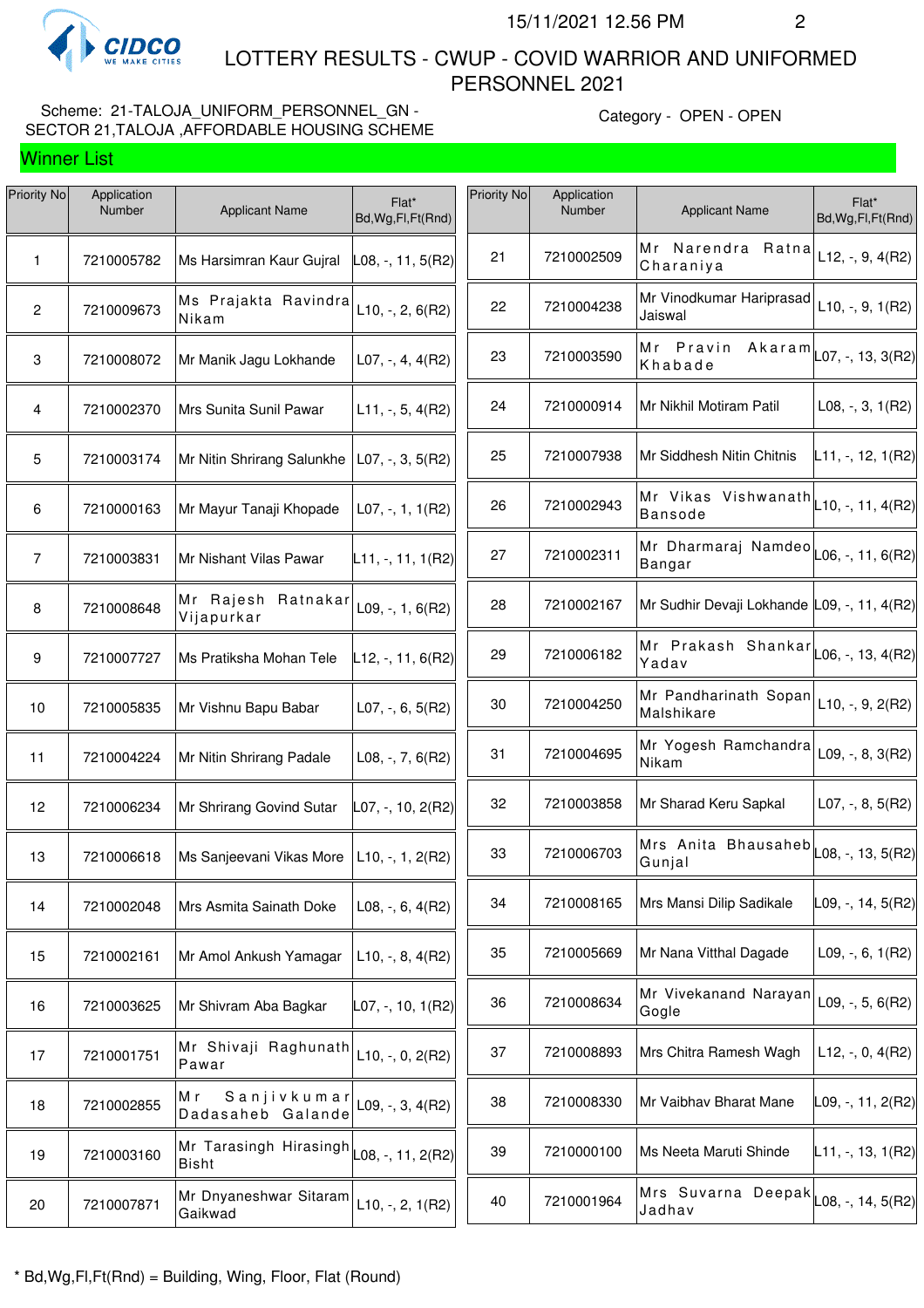

 LOTTERY RESULTS - CWUP - COVID WARRIOR AND UNIFORMED PERSONNEL 2021

## Scheme: 21-TALOJA\_UNIFORM\_PERSONNEL\_GN -SECTOR 21,TALOJA ,AFFORDABLE HOUSING SCHEME

Category - OPEN - OPEN

| Priority No | Application<br>Number | <b>Applicant Name</b>                                       | Flat*                             | Priority No | Application<br>Number | <b>Applicant Name</b>                             | Flat*                         |
|-------------|-----------------------|-------------------------------------------------------------|-----------------------------------|-------------|-----------------------|---------------------------------------------------|-------------------------------|
|             |                       |                                                             | Bd, Wg, Fl, Ft (Rnd)              |             |                       |                                                   | Bd, Wg, Fl, Ft (Rnd)          |
| 41          | 7210003877            | Ms Ruhinaz Ajmal Khan                                       | $L10, -1, 6(R2)$                  | 61          | 7210005541            | M r<br>Nagendra<br>Kishanprasad Yembarwar         | $L$ 12, -, 12, 3(R2)          |
| 42          | 7210009292            | Ms Shashikala Prakash<br>Jamanu                             | $\mathsf{L09},$ -, 10, 6(R2)      | 62          | 7210006514            | Mr Vikram Anandrao<br>Aralekar                    | $L$ 10, -, 13, 1(R2)          |
| 43          | 7210002726            | Mr Arun Balu Patil                                          | $L11, -, 0, 6(R2)$                | 63          | 7210003210            | Mrs Sangita Sadanand<br>Satve                     | $L10, -, 3, 5(R2)$            |
| 44          | 7210001687            | Mr Pawan Sachidanand<br>Kumar                               | $\vert$ L08, -, 11, 3(R2) $\vert$ | 64          | 7210003930            | Harishkumar<br>Мr<br>Karamchand Prabhakar         | $L$ 10, -, 10, 2(R2)          |
| 45          | 7210001540            | Mr Shrirang Dhondiba<br>Gunjale                             | $L08, -3, 6(R2)$                  | 65          | 7210005500            | Dhanashree<br>Mrs<br>Laxmikant<br>Ghag            | L07, -, 2, $1(R2)$            |
| 46          | 7210001250            | Ms Priyanka Mukund<br>Mhatre                                | $L11, -, 5, 6(R2)$                | 66          | 7210008300            | Mrs Kavita Ravindra Thorat L10, -, 13, 2(R2)      |                               |
| 47          | 7210001835            | Ms Seema Nathaji<br>Gayakwad                                | $L10, -, 3, 3(R2)$                | 67          | 7210006864            | Mrs Nayana Umesh $L$ 12, -, 12, 1(R2)<br>Uttarwar |                               |
| 48          | 7210003170            | Mr Sachin Chandrakant<br>Parab                              | $L07, -, 4, 3(R2)$                | 68          | 7210009775            | Mr Kailas Parmeshwar<br>Andil                     | $L11, -7, 6(R2)$              |
| 49          | 7210007316            | Mr Pankaj Gokul Patil                                       | $L09, -, 9, 3(R2)$                | 69          | 7210005549            | Mrs Anjum<br>Sagir<br>Deshmukh                    | $L12, -, 9, 5(R2)$            |
| 50          | 7210004479            | Mr Dharmaraj Janardan $\vert$ L08, -, 14, 6(R2)<br>Amberkar |                                   | 70          | 7210005106            | Mr Vinod Shankar Mane                             | L10, -, 12, 6(R2)             |
| 51          | 7210009267            | Mr Sachin Ganpat<br>Salunkhe                                | $L11, -, 6, 3(R2)$                | 71          | 7210007453            | Mr Rajaram Anna Shinde                            | $L11, -, 6, 4(R2)$            |
| 52          | 7210003906            | Mrs Poonam Biru Rajage                                      | $L11, -1, 1, 2(R2)$               | 72          | 7210005113            | Mr Sampat Govind<br>Nalawade                      | $LO6, -13, 6(R2)$             |
| 53          | 7210003685            | Mr Vijay Vishnu Sawant                                      | L08, $-$ , 5, 1(R2)               | 73          | 7210005576            | Mr Santosh Pandurang<br>Kurkute                   | $L11, -, 1, 1(R2)$            |
| 54          | 7210001888            | Mrs Meena Ramesh<br><b>Bavaskar</b>                         | $L12, -, 3, 4(R2)$                | 74          | 7210005799            | Mr Jitendra Shivaji Yadav                         | $L11, -, 9, 1(R2)$            |
| 55          | 7210001642            | Mrs Mangal Madhav Wagh                                      | $ L11, -13, 3(R2) $               | 75          | 7210002971            | Ms Ananya Manan Metha                             | $L11, -3, 2(R2)$              |
| 56          | 7210007940            | Mr Satish Raosaheb<br>Kolekar                               | $L11, -, 8, 6(R2)$                | 76          | 7210009309            | Ms Ritika Rajesh Thakur                           | L06, -, 11, 4(R2)             |
| 57          | 7210004577            | Mrs Vinita Vaibhav Gharat                                   | $L10, -2, 2(R2)$                  | 77          | 7210001597            | Mrs Roshni Tushar<br>Jambekar                     | $L11, -, 4, 6(R2)$            |
| 58          | 7210001079            | Mr Ganesh Appa Jadhav                                       | $L11, -, 9, 6(R2)$                | 78          | 7210005062            | Mr Shivaji Maruti Gaikude                         | L12, -, 11, 5(R2)             |
| 59          | 7210007843            | Mr Keshav Sukhdev<br>Mohite                                 | $\textsf{L}07, -, 11, 3(R2)$      | 79          | 7210004421            | Mr Dilip Sakharam Bodke                           | L <sub>10, -,</sub> 14, 1(R2) |
| 60          | 7210000805            | Mr Uttam Kisan Sandbhor                                     | $L06, -, 9, 5(R2)$                | 80          | 7210005379            | Mrs Swapna Santosh<br>Jadhav                      | L10, -, 14, 3(R2)             |
|             |                       |                                                             |                                   |             |                       |                                                   |                               |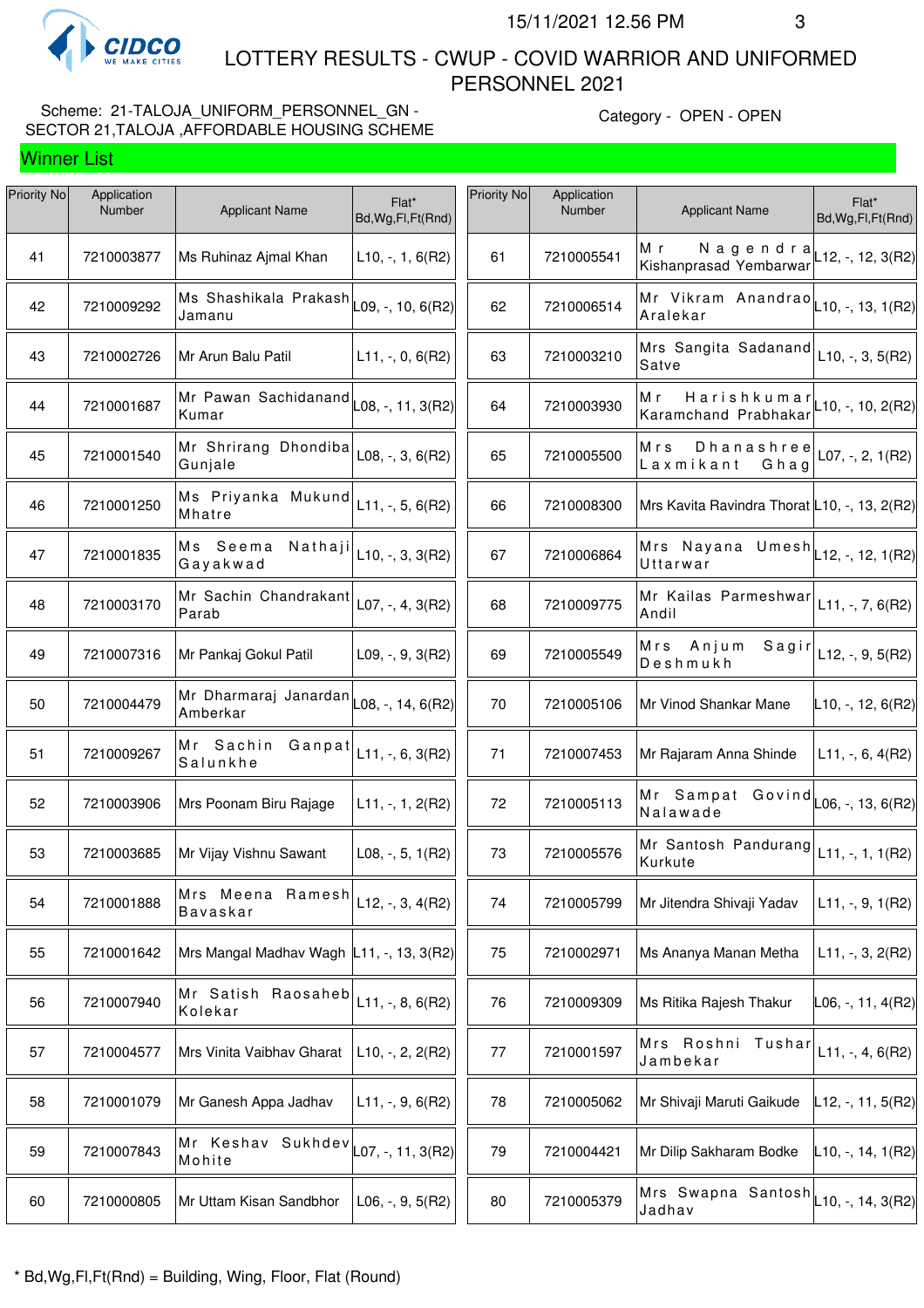

 LOTTERY RESULTS - CWUP - COVID WARRIOR AND UNIFORMED PERSONNEL 2021

### Scheme: 21-TALOJA\_UNIFORM\_PERSONNEL\_GN -SECTOR 21,TALOJA ,AFFORDABLE HOUSING SCHEME

Category - OPEN - OPEN

| Priority No | Application<br><b>Number</b> | <b>Applicant Name</b>                                     | Flat*<br>Bd, Wg, Fl, Ft (Rnd) |
|-------------|------------------------------|-----------------------------------------------------------|-------------------------------|
| 81          | 7210005577                   | Mrs Panchshila Sharad<br>Pawar                            | $L08, -, 6, 2(R2)$            |
| 82          | 7210003958                   | Mrs Rakhi Sachin Chavan                                   | $L12, -2, 2(R2)$              |
| 83          | 7210002602                   | Mr Tulshiram Govimdrao $\vert$ 10, -, 11, 6(R2)<br>Dhumal |                               |
| 84          | 7210006368                   | Mr Jitendra Baksen Kharat                                 | $L08, -, 8, 3(R2)$            |
| 85          | 7210009756                   | Mr Arjun Vithal Narayankar   L07, -, 13, 1 (R2)           |                               |
| 86          | 7210009741                   | Mr Dinesh Pandharinath $\vert$ L11, -, 14, 5(R2)<br>Borse |                               |
| 87          | 7210000467                   | Mr Virendra Maruti Shinde                                 | L08, $-$ , 9, 6(R2)           |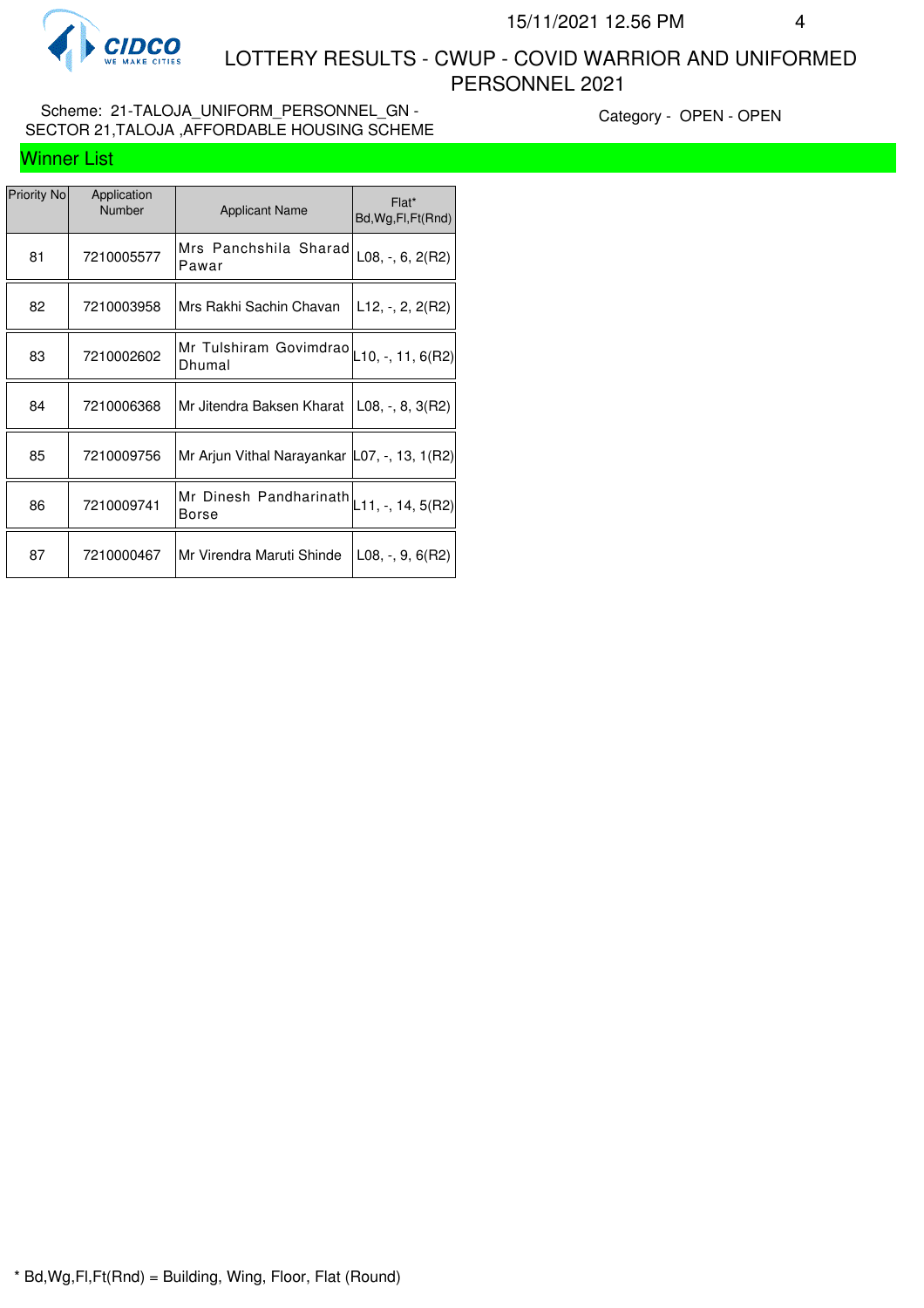

 LOTTERY RESULTS - CWUP - COVID WARRIOR AND UNIFORMED PERSONNEL 2021

### Scheme: 21-TALOJA\_UNIFORM\_PERSONNEL\_GN -SECTOR 21,TALOJA ,AFFORDABLE HOUSING SCHEME

Category - SC - SCHEDULED CASTE

| <b>Priority No</b> | Application<br>Number | <b>Applicant Name</b>                                                                 | Flat*<br>Bd, Wg, Fl, Ft (Rnd)                |
|--------------------|-----------------------|---------------------------------------------------------------------------------------|----------------------------------------------|
| 1                  | 7210001486            | Mr Satish Shivram Pawar                                                               | L12, -, 11, 3(R2)                            |
| $\overline{c}$     | 7210008597            | Mrs Lalita Pradip Bankar                                                              | $\lfloor 11, \frac{1}{7}, 14, 2(R2) \rfloor$ |
| 3                  | 7210001593            | Mrs Sunetra Sanjay $\vert_{\rule{0pt}{3ex}\rule{0pt}{3ex}$ 11, -, 14, 3(R2)<br>Kamble |                                              |
| 4                  | 7210008695            | Mr Hitesh Dattatray Pagare L11, -, 13, 2(R2)                                          |                                              |
| 5                  | 7210005808            | Mrs Sarika Dattatraya<br>Gaikwad                                                      | $L08, -, 4, 6(R2)$                           |
| 6                  | 7210004760            | Mr Atul Gangaram Jadhav                                                               | $L07, -3, 1(R2)$                             |
| 7                  | 7210002318            | Mrs Nilam Anand Kedare                                                                | $L09, -1, 3(R2)$                             |
| 8                  | 7210009794            | Sharda<br>Mrs<br>Dattu<br>Gajakosh                                                    | $L07, -, 9, 5(R2)$                           |
| 9                  | 7210006104            | Mr Nilesh Bhimrao Londhe                                                              | L09, -, 1, $1(R2)$                           |
| 10                 | 7210000963            | Mr Anand<br>Bhagwan<br>Gaikwad                                                        | $\vert$ L10, -, 10, 1(R2)                    |
| 11                 | 7210005661            | Ms Pranali Ahinsak $\vert_{\text{L11},\text{-, 10, 1(R2)}}$<br>Ughade                 |                                              |
| 12                 | 7210004323            | Mrs Ratnamala Anand<br>Kedare                                                         | L12, -, 4, $6(R2)$                           |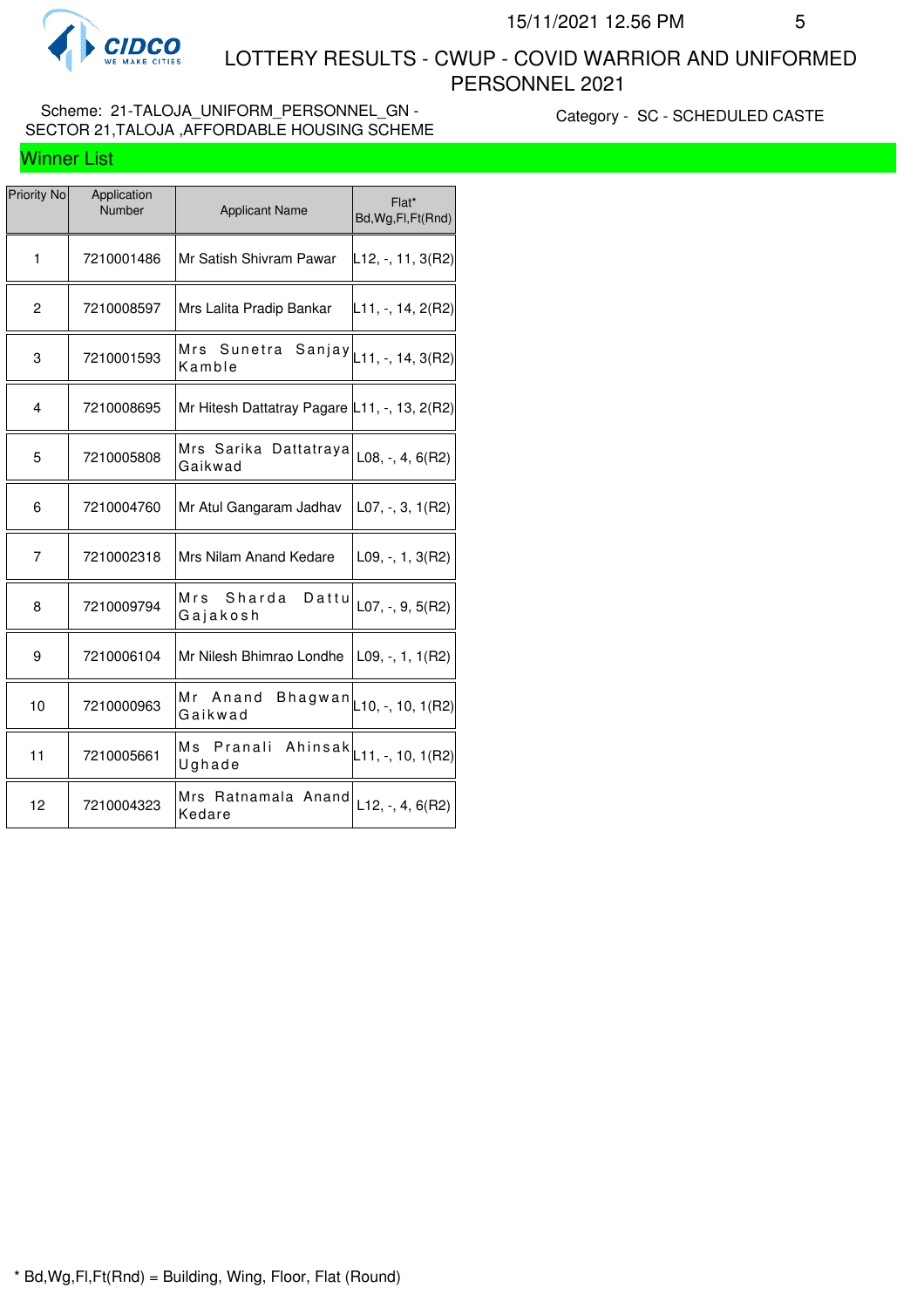

#### Scheme: 21-TALOJA\_UNIFORM\_PERSONNEL\_GN -SECTOR 21,TALOJA ,AFFORDABLE HOUSING SCHEME

Category - ST - SCHEDULED TRIBES

| <b>Winner List</b> |  |
|--------------------|--|
|--------------------|--|

| Priority No | Application<br><b>Number</b> | <b>Applicant Name</b>                                                           | Flat*<br>Bd, Wg, Fl, Ft(Rnd) |
|-------------|------------------------------|---------------------------------------------------------------------------------|------------------------------|
|             | 7210006837                   | Kiran Devidas $\big _{\text{L08},\text{-, 3, 2(R2)}}\big $<br>Mr<br>Suryawanshi |                              |
| 2           | 7210002663                   | Mrs Sunita Ketan Patil                                                          | $ L10, -, 10, 6(R2) $        |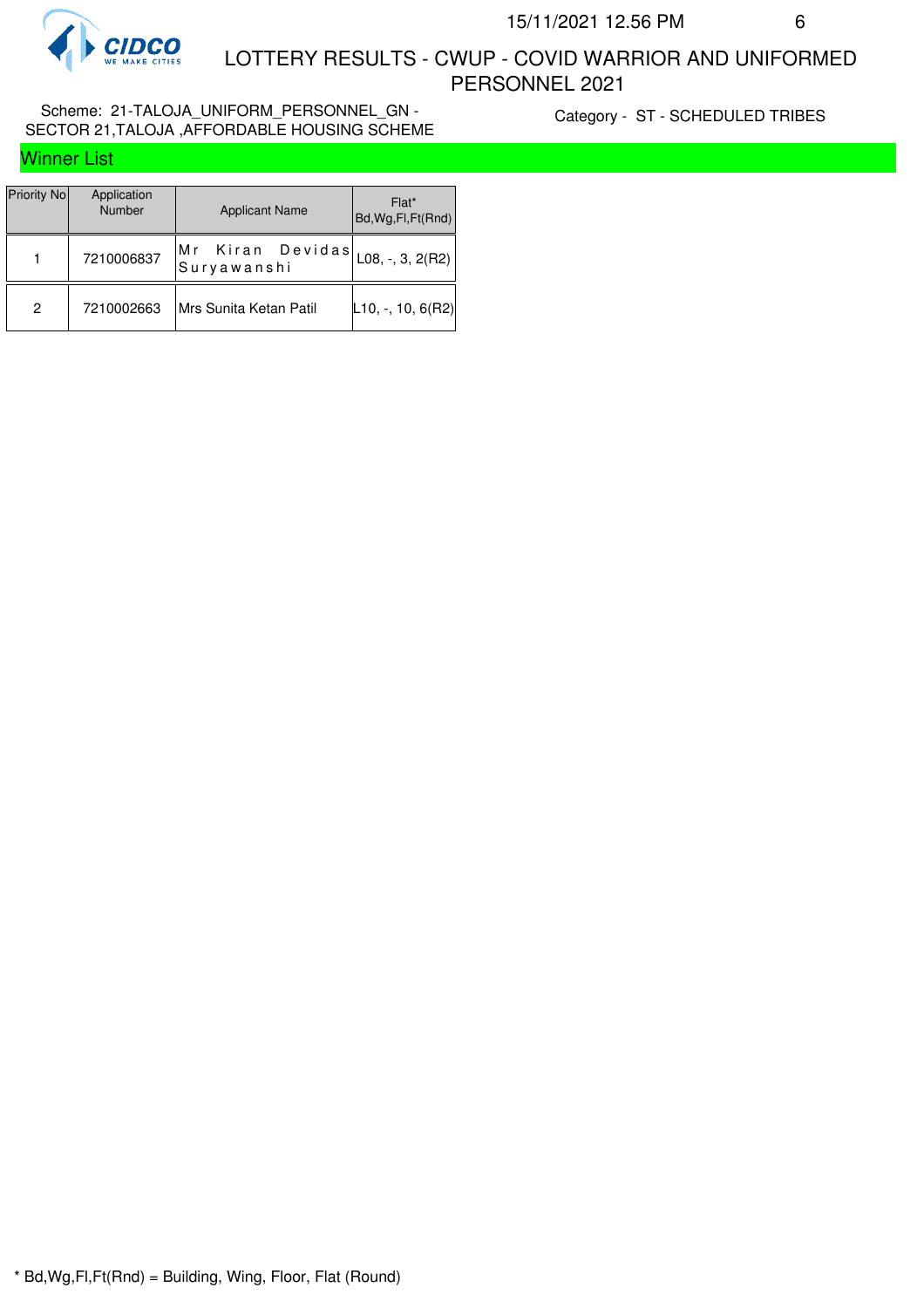

#### Scheme: 21-TALOJA\_UNIFORM\_PERSONNEL\_GN - SECTOR 21,TALOJA ,AFFORDABLE HOUSING SCHEME

Category - DT - DENOTIFIED TRIBES

|  |  |  | <b>Winner List</b> |
|--|--|--|--------------------|
|  |  |  |                    |

| Priority No | Application<br><b>Number</b> | <b>Applicant Name</b>                       | Flat*<br>Bd, Wg, Fl, Ft (Rnd) |
|-------------|------------------------------|---------------------------------------------|-------------------------------|
| 1           | 7210009884                   | Mr Yuvraj Genu Rathod                       | L08, $-$ , 2, 1(R2)           |
| 2           | 7210004927                   | Mrs Deepali Manoj Chavan   L10, -, 3, 6(R2) |                               |